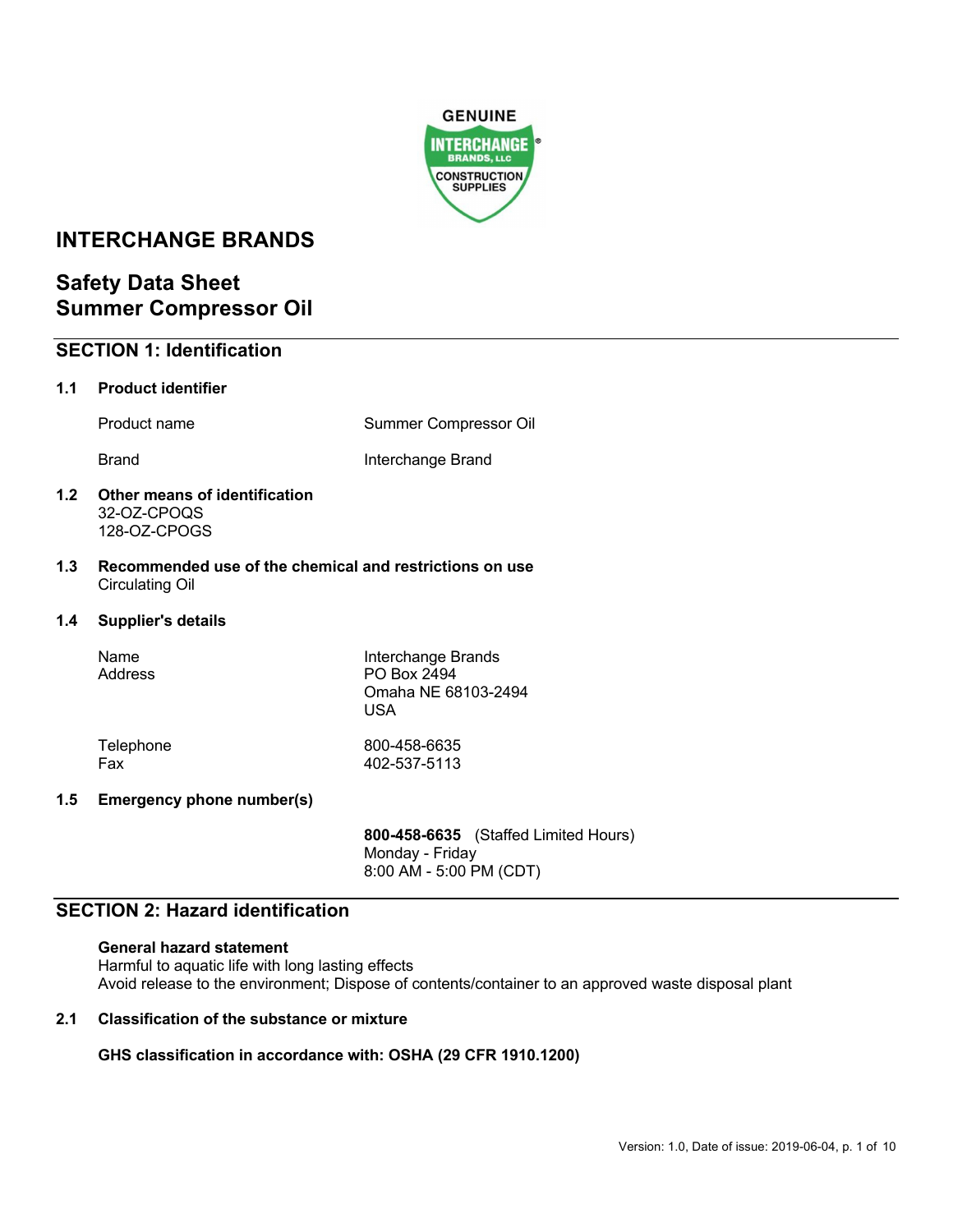Not a hazardous substance or mixture.

## **2.2 GHS label elements, including precautionary statements**

Not a hazardous substance or mixture.

## **2.3 Other hazards which do not result in classification**

H412 -- Hazardous to the aquatic environment, chronic toxicity -- Category 3

Hazards Not Otherwise Classified (HNOC) PHNOC: None known HHNOC: None known

# **SECTION 3: Composition/information on ingredients**

## **3.2 Mixtures**

#### **Hazardous components**

| <b>Component</b>                                                                                                     | <b>Concentration</b>     |
|----------------------------------------------------------------------------------------------------------------------|--------------------------|
| Distillates (petroleum), solvent -dewaxed heavy paraffinic (CAS no.: 64742-65-0; EC no.: 265-169-7) < 100 % (weight) |                          |
| CLASSIFICATIONS: No data available. HAZARDS: No data available.                                                      |                          |
| Residual oils (petroleum), solvent -dewaxed (CAS no.: 64742-62-7; EC no.: 265-166-0)                                 | $<$ 100 % (weight)       |
| CLASSIFICATIONS: No data available. HAZARDS: No data available.                                                      |                          |
| Distillates (petroleum), hydrotreated heavy paraffinic (CAS no.: 64742-54-7; EC no.: 265-157-1)                      | $<$ 95 % (weight)        |
| CLASSIFICATIONS: No data available. HAZARDS: No data available.                                                      |                          |
| Petroleum Based lubricating Oil (CAS no.: 64742-58-1)                                                                | $< 40 \%$ (weight)       |
| CLASSIFICATIONS: No data available. HAZARDS: No data available.                                                      |                          |
| Phenol, 2,6-bis(1,1-dimethylethyl) (CAS no.: 128-39-2)                                                               | $0.25 - 0.49$ % (weight) |
| CLASSIFICATIONS: No data available. HAZARDS: No data available.                                                      |                          |

# **SECTION 4: First-aid measures**

# **4.1 Description of necessary first-aid measures**

| General advice          | Notes to Physician: Acute aspirations of large amounts of oil-laden material<br>may produce a serious aspiration pneumonia. Patients who aspirate these<br>oils should be followed for the development of long-term sequelae. Inhalation<br>exposure to oil mists below current workplace exposure limits is unlikely to<br>cause pulmonary abnormalities. |
|-------------------------|------------------------------------------------------------------------------------------------------------------------------------------------------------------------------------------------------------------------------------------------------------------------------------------------------------------------------------------------------------|
| If inhaled              | First aid is not normally required. If breathing difficulties develop, move<br>victim away from source of exposure and into fresh air in a position<br>comfortable for breathing. Seek immediate medical attention.                                                                                                                                        |
| In case of skin contact | First aid is not normally required. However, it is good practice to wash any<br>chemical from the skin. Remove contaminated shoes and clothing and<br>cleanse affected area(s) thoroughly by washing with mild soap and water or<br>a waterless hand cleaner. If irritation or redness develops and persists, seek<br>medical attention.                   |
| In case of eye contact  | If irritation or redness develops from exposure, flush eyes with clean water. If<br>symptoms persist, seek medical attention.                                                                                                                                                                                                                              |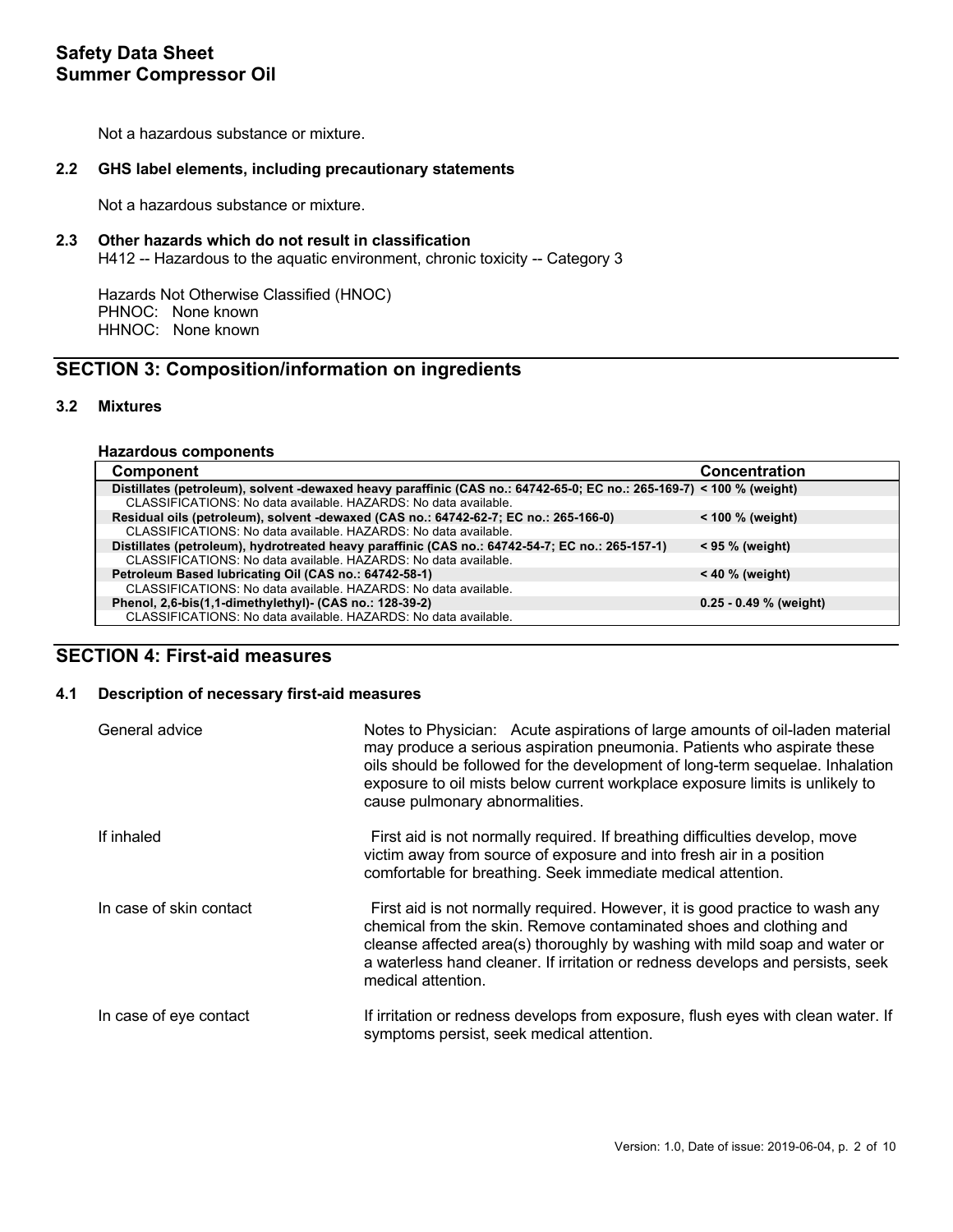If swallowed First aid is not normally required; however, if swallowed and symptoms develop, seek medical attention.

### **4.2 Most important symptoms/effects, acute and delayed**

Prolonged or repeated contact may dry skin and cause irritation. Inhalation of oil mists or vapors generated at elevated temperatures may cause respiratory irritation. Accidental ingestion can result in minor irritation of the digestive tract, nausea and diarrhea.

## **4.3 Indication of immediate medical attention and special treatment needed, if necessary** No data available

# **SECTION 5: Fire-fighting measures**

## **5.1 Suitable extinguishing media**

Dry chemical, carbon dioxide, foam, or water spray is recommended. Water or foam may cause frothing of materials heated above 212°F / 100°C. Carbon dioxide can displace oxygen. Use caution when applying carbon dioxide in confined spaces. Simultaneous use of foam and water on the same surface is to be avoided as water destroys the foam.

## **5.2 Specific hazards arising from the chemical**

Unusual Fire & Explosion Hazards: This material may burn, but will not ignite readily. If container is not properly cooled, it can rupture in the heat of a fire.

Hazardous Combustion Products: Combustion may yield smoke, carbon monoxide, and other products of incomplete combustion. Oxides of sulfur, nitrogen or phosphorus may also be formed.

## **5.3 Special protective actions for fire-fighters**

For fires beyond the initial stage, emergency responders in the immediate hazard area should wear protective clothing. When the potential chemical hazard is unknown, in enclosed or confined spaces, a self contained breathing apparatus should be worn. In addition, wear other appropriate protective equipment as conditions warrant (see Section 8). Isolate the hazard area and deny entry to unnecessary and unprotected personnel. Stop spill/release if it can be done safely. Move undamaged containers from immediate hazard area if it can be done safely. Water spray may be useful in minimizing or dispersing vapors and to protect personnel. Cool equipment exposed to fire with water, if it can be done safely. Avoid spreading burning liquid with water used for cooling purposes.

#### **Further information**

See Section 9 for Flammable Properties including Flash Point and Flammable (Explosive) Limits

# **SECTION 6: Accidental release measures**

# **6.1 Personal precautions, protective equipment and emergency procedures**

This material may burn, but will not ignite readily. Keep all sources of ignition away from spill/release. Stay upwind and away from spill/release. Avoid direct contact with material. For large spillages, notify persons down wind of the spill/release, isolate immediate hazard area and keep unauthorized personnel out. Wear appropriate protective equipment, including respiratory protection, as conditions warrant (see Section 8). See Sections 2 and 7 for additional information on hazards and precautionary measures.

## **6.2 Environmental precautions**

Stop and contain spill/release if it can be done safely. Prevent spilled material from entering sewers, storm drains, other unauthorized drainage systems, and natural waterways. Use water sparingly to minimize environmental contamination and reduce disposal requirements. If spill occurs on water notify appropriate authorities and advise shipping of any hazard. Spills into or upon navigable waters, the contiguous zone, or adjoining shorelines that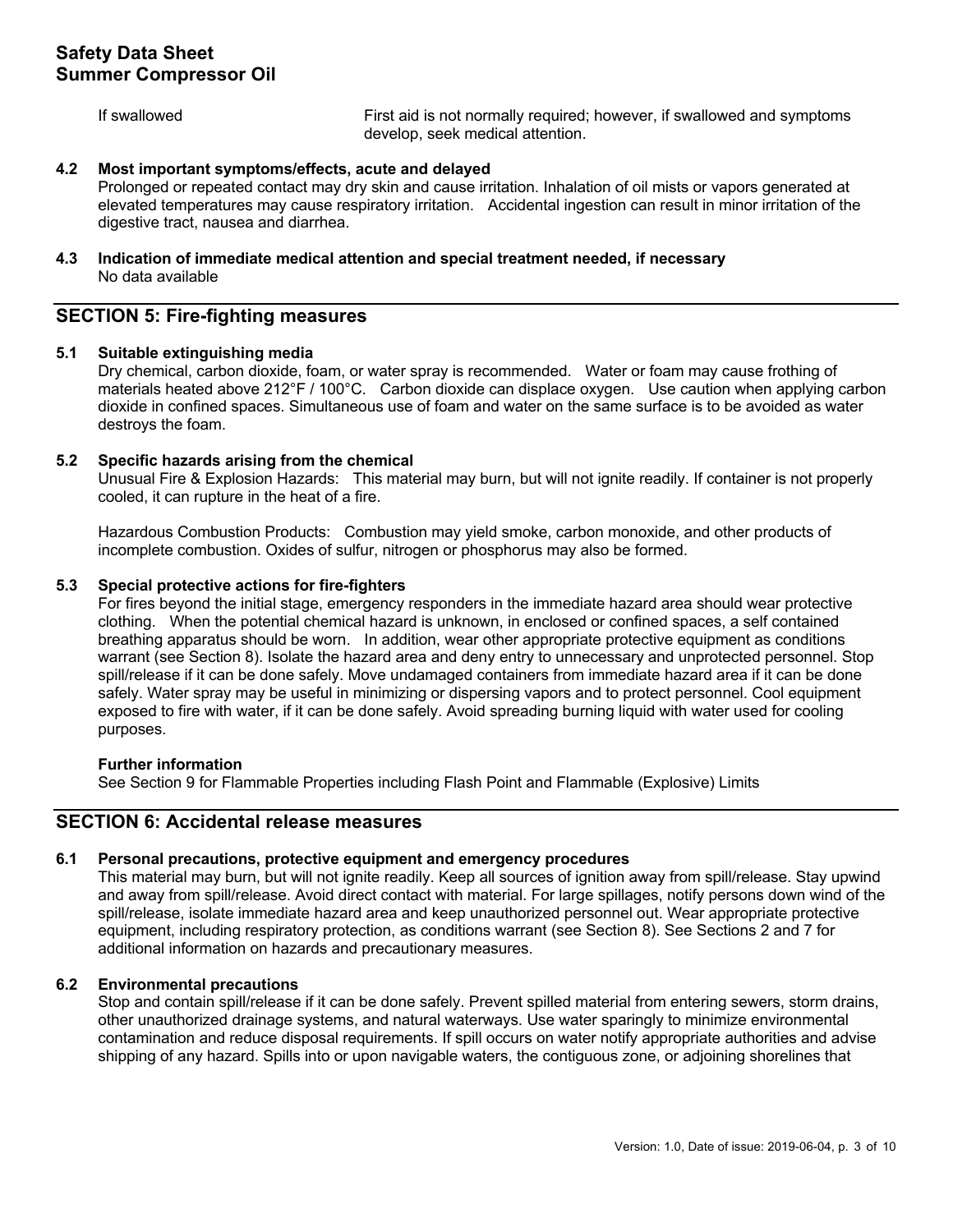cause a sheen or discoloration on the surface of the water, may require notification of the National Response Center (phone number 800-424-8802).

## **6.3 Methods and materials for containment and cleaning up**

Notify relevant authorities in accordance with all applicable regulations. Immediate cleanup of any spill is recommended. Dike far ahead of spill for later recovery or disposal. Absorb spill with inert material such as sand or vermiculite, and place in suitable container for disposal. If spilled on water remove with appropriate methods (e.g. skimming, booms or absorbents). In case of soil contamination, remove contaminated soil for remediation or disposal, in accordance with local regulations.

### **Reference to other sections**

Recommended measures are based on the most likely spillage scenarios for this material; however local conditions and regulations may influence or limit the choice of appropriate actions to be taken. See Section 13 for information on appropriate disposal.

# **SECTION 7: Handling and storage**

## **7.1 Precautions for safe handling**

Keep away from flames and hot surfaces. Wash thoroughly after handling. Use good personal hygiene practices and wear appropriate personal protective equipment (see section 8). Spills will produce very slippery surfaces. Do not enter confined spaces such as tanks or pits without following proper entry procedures such as ASTM D-4276 and 29CFR1910.146. Do not wear contaminated clothing or shoes.

## **7.2 Conditions for safe storage, including any incompatibilities**

Keep container(s) tightly closed and properly labeled. Use and store this material in cool, dry, well-ventilated area away from heat and all sources of ignition. Store only in approved containers. Keep away from any incompatible material (see Section 10). Protect container(s) against physical damage.

"Empty" containers retain residue and may be dangerous. Do not pressurize, cut, weld, braze, solder, drill, grind, or expose such containers to heat, flame, sparks, or other sources of ignition. They may explode and cause injury or death. "Empty" drums should be completely drained, properly bunged, and promptly shipped to the supplier or a drum reconditioner. All containers should be disposed of in an environmentally safe manner and in accordance with governmental regulations. Before working on or in tanks which contain or have contained this material, refer to OSHA regulations, ANSI Z49.1, and other references pertaining to cleaning, repairing, welding, or other contemplated operations.

# **SECTION 8: Exposure controls/personal protection**

# **8.1 Control parameters**

**1. Distillates (petroleum), solvent -dewaxed heavy paraffinic (CAS: 64742-65-0 EC: 265-169-7)**  TWA: 5 mg/m3 (ACGIH) As Oil Mist, if Generated

STEL: 10 mg/m3 (ACGIH) As Oil Mist, if Generated

**2. Residual oils (petroleum), solvent -dewaxed (CAS: 64742-62-7 EC: 265-166-0)**  TWA: 5 mg/m3 (ACGIH)

As Oil Mist, if Generated

STEL: 10 mg/m3 (ACGIH) As Oil Mist, if Generated

## **3. Distillates (petroleum), hydrotreated heavy paraffinic (CAS: 64742-54-7 EC: 265-157-1)**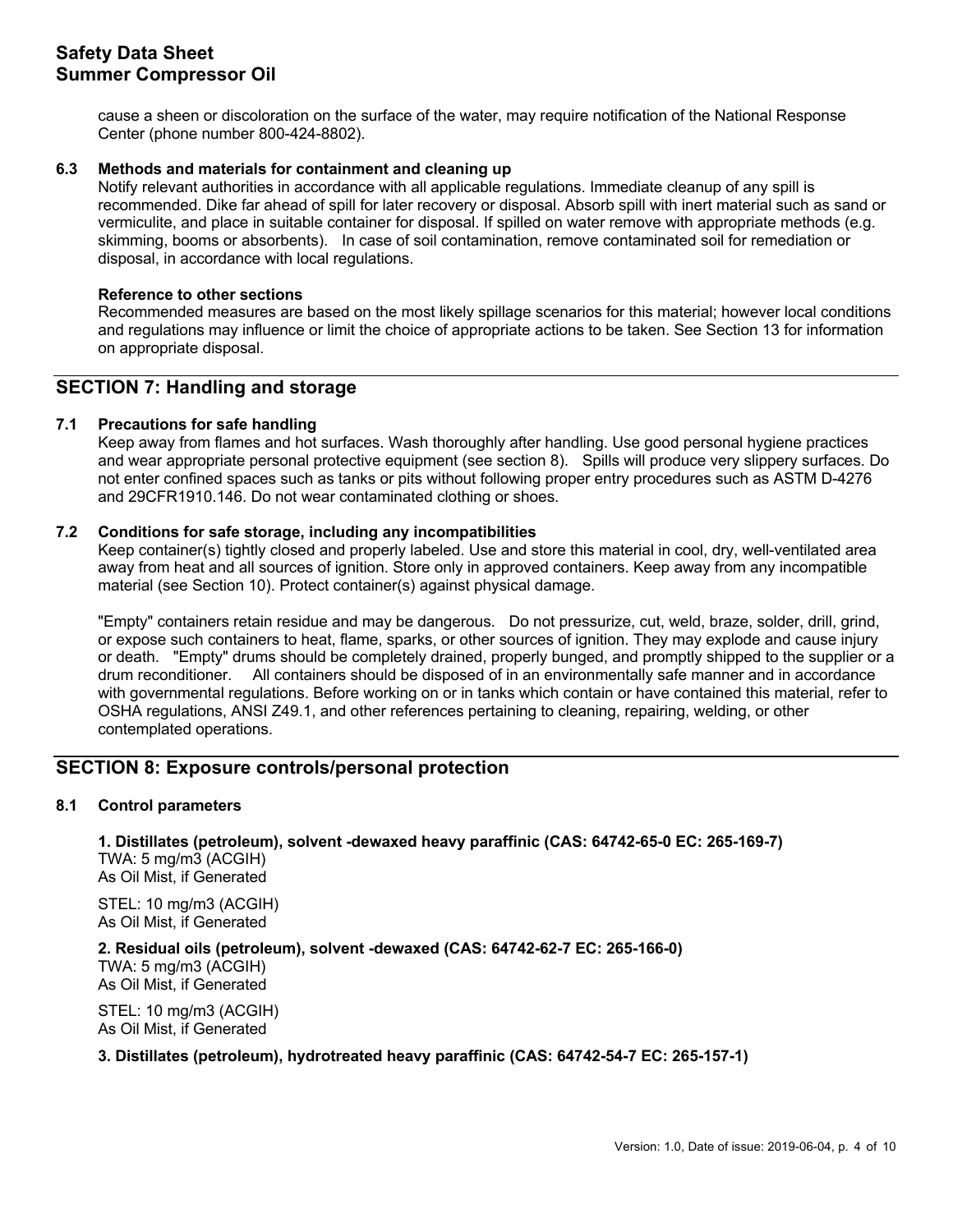TWA: 5 mg/m3 (ACGIH) As Oil Mist, if Generated

STEL: 10 mg/m3 (ACGIH) As Oil Mist, if Generated

# **4. Petroleum Based lubricating Oil (CAS: 64742-58-1)**

TWA: 5 mg/m3 (ACGIH) As Oil Mist, if Generated

STEL: 10 mg/m3 (ACGIH) As Oil Mist, if Generated

# **8.2 Appropriate engineering controls**

If current ventilation practices are not adequate to maintain airborne concentrations below the established exposure limits, additional engineering controls may be required.

## **8.3 Individual protection measures, such as personal protective equipment (PPE)**

## **Eye/face protection**

The use of eye protection that meets or exceeds ANSI Z.87.1 is recommended to protect against potential eye contact, irritation, or injury. Depending on conditions of use, a face shield may be necessary.

## **Skin protection**

The use of skin protection is not normally required; however, good industrial hygiene practice suggests the use of gloves or other appropriate skin protection whenever working with chemicals. Suggested protective materials: Nitrile.

## **Respiratory protection**

Where there is potential for airborne exposure above the exposure limit a NIOSH certified air purifying respirator equipped with R or P95 filters may be used.

A respiratory protection program that meets or is equivalent to OSHA 29 CFR 1910.134 and ANSI Z88.2 should be followed whenever workplace conditions warrant a respirator's use. Air purifying respirators provide limited protection and cannot be used in atmospheres that exceed the maximum use concentration (as directed by regulation or the manufacturer's instructions), in oxygen deficient (less than 19.5 percent oxygen) situations, or under conditions that are immediately dangerous to life and health (IDLH).

# **SECTION 9: Physical and chemical properties**

## **Information on basic physical and chemical properties**

| Appearance/form (physical state, color, etc.)<br>Odor | Light amber, Transparent Liquid<br>Petroleum |
|-------------------------------------------------------|----------------------------------------------|
| Odor threshold                                        | No data                                      |
| pH                                                    | Not applicable                               |
| Melting point/freezing point                          | < $10.4$ °F / < $-12$ °C                     |
| Initial boiling point and boiling range               | No data                                      |
| Flash point                                           | $> 302$ °F $/ > 150$ °C                      |
| Evaporation rate                                      | No data                                      |
| Flammability (solid, gas)                             | Not applicable                               |
| Upper/lower flammability limits                       | No data                                      |
| Vapor pressure                                        | $\leq 1$ mm Hg                               |
| Vapor density                                         | >1                                           |
| Relative density                                      | $0.86 - 0.90$ @ 60°F (15.6°C)                |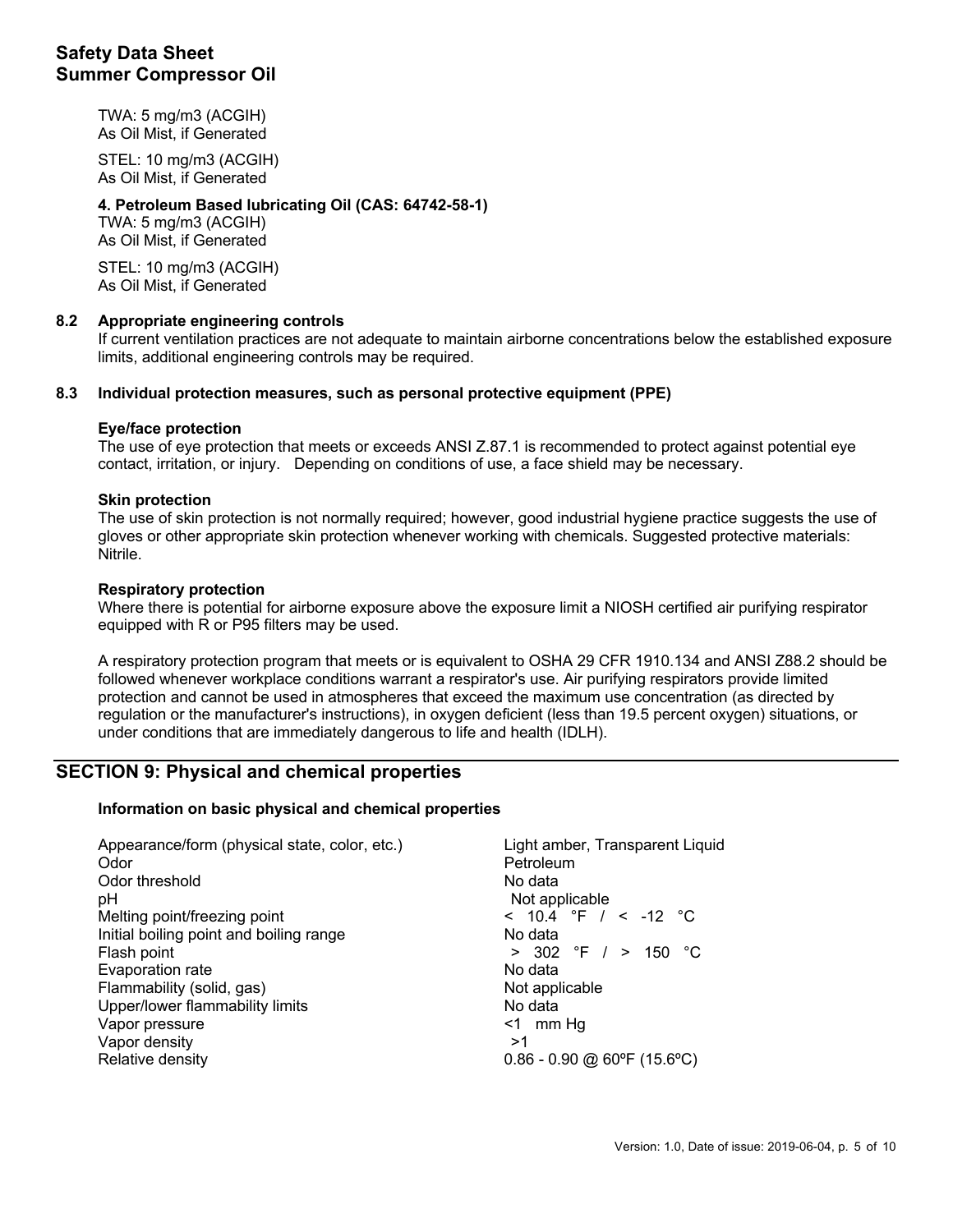Solubility(ies) Negligible 30 Partition coefficient: n-octanol/water No data Auto-ignition temperature No data Decomposition temperature No data Explosive properties and the state of the No data Oxidizing properties No data

Viscosity 4 - 32 cSt @ 100°C; 21 - 500 cSt @ 40°C

### **Other safety information** Pour Point: < 10.4 °F / < -12 °C

Bulk Density: 7.1 - 7.5 lbs/gal

Note: Unless otherwise stated, values are determined at 20°C (68°F) and 760 mm Hg (1 atm). Data represent typical values and are not intended to be specifications.

# **SECTION 10: Stability and reactivity**

## **10.1 Reactivity**

Not chemically reactive.

## **10.2 Chemical stability**

Stable under normal ambient and anticipated conditions of use.

# **10.3 Possibility of hazardous reactions**

Hazardous reactions not anticipated.

**10.4 Conditions to avoid** Extended exposure to high temperatures can cause decomposition. Avoid all possible sources of ignition.

## **10.5 Incompatible materials**

Avoid contact with strong oxidizing agents and strong reducing agents.

# **10.6 Hazardous decomposition products**

Not anticipated under normal conditions of use.

# **SECTION 11: Toxicological information**

### **Information on toxicological effects**

#### **Acute toxicity**

Inhalation: Unlikely to be harmful >5 mg/L (mist, estimated) Dermal: Unlikely to be harmful > 2 g/kg (estimated) Oral: Unlikely to be harmful > 5 g/kg (estimated)

#### **Skin corrosion/irritation**

Not expected to be irritating. Repeated exposure may cause skin dryness or cracking.

**Serious eye damage/irritation** Not expected to be irritating.

#### **Respiratory or skin sensitization**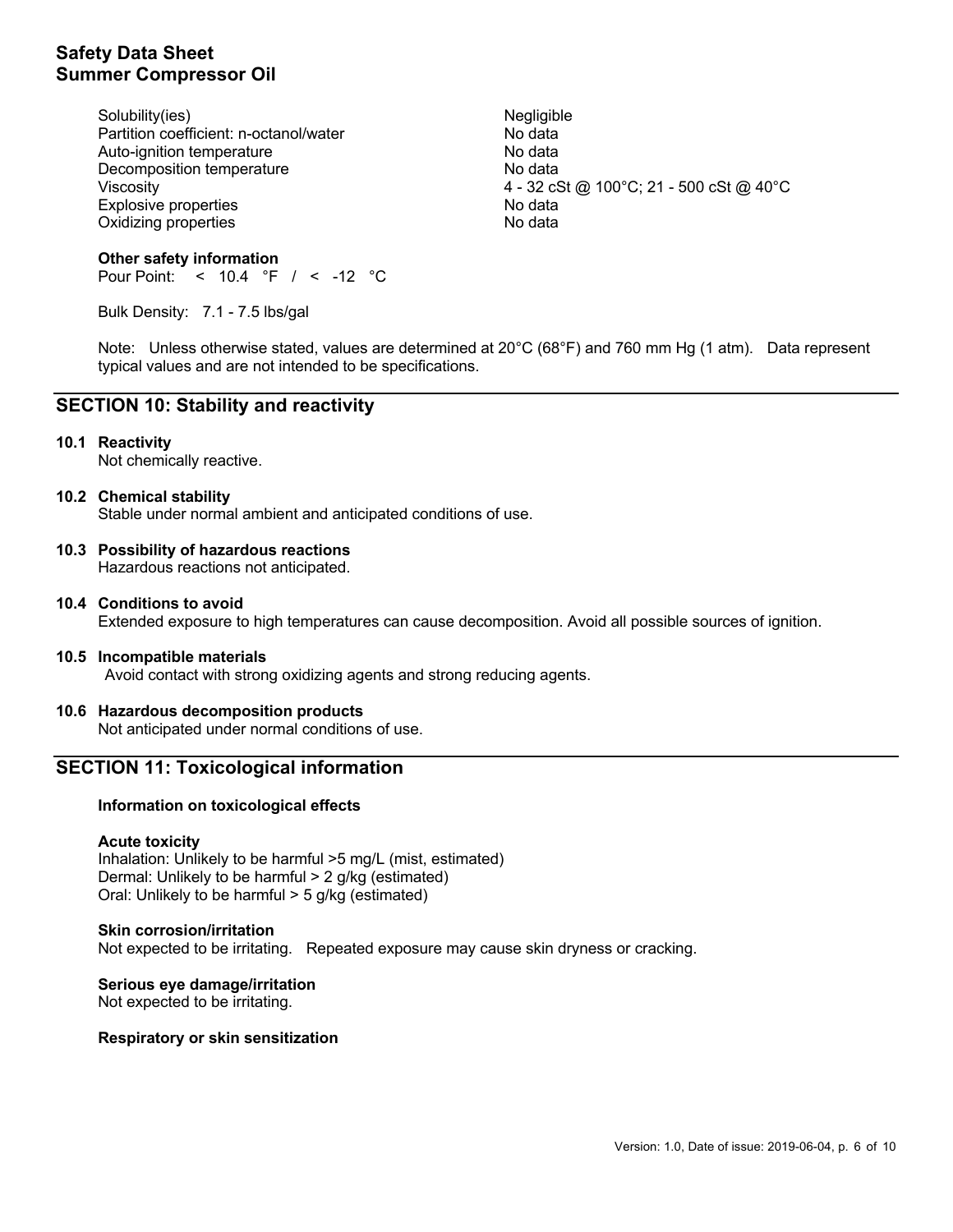No information available on the mixture, however none of the components have been classified for respiratory or skin sensitization (or are below the concentration threshold for classification).

## **Germ cell mutagenicity**

No information available on the mixture, however none of the components have been classified for germ cell mutagenicity (or are below the concentration threshold for classification).

## **Carcinogenicity**

No information available on the mixture, however none of the components have been classified for carcinogenicity (or are below the concentration threshold for classification).

### **Reproductive toxicity**

No information available on the mixture, however none of the components have been classified for germ cell mutagenicity (or are below the concentration threshold for classification).

# **Summary of evaluation of the CMR properties**

### Lubricant Base Oil (Petroleum)

Carcinogenicity: The petroleum base oils contained in this product have been highly refined by a variety of processes including severe hydrocracking/hydroprocessing to reduce aromatics and improve performance characteristics. All of the oils meet the IP-346 criteria of less than 3 percent PAH's and are not considered carcinogens by NTP, IARC, or OSHA.

#### **STOT-single exposure**

Not expected to cause organ effects from single exposure.

## **STOT-repeated exposure**

Not expected to cause organ effects from repeated exposure.

## **Aspiration hazard**

Not expected to be an aspiration hazard

# **SECTION 12: Ecological information**

### **Toxicity**

Harmful to aquatic organisms, may cause long-term adverse effects in the aquatic environment

### **Persistence and degradability**

The hydrocarbons in this material are not readily biodegradable, but since they can be degraded by microorganisms, they are regarded as inherently biodegradable.

#### **Bioaccumulative potential**

Log Kow values measured for the hydrocarbon components of this material are greater than 5.3, and therefore regarded as having the potential to bioaccumulate. In practice, metabolic processes may reduce bioconcentration.

## **Mobility in soil**

Volatilization to air is not expected to be a significant fate process due to the low vapor pressure of this material. In water, base oils will float and spread over the surface at a rate dependent upon viscosity. There will be significant removal of hydrocarbons from the water by sediment adsorption. In soil and sediment, hydrocarbon components will show low mobility with adsorption to sediments being the predominant physical process. The main fate process is expected to be slow biodegradation of the hydrocarbon constituents in soil and sediment.

#### **Other adverse effects**

None anticipated.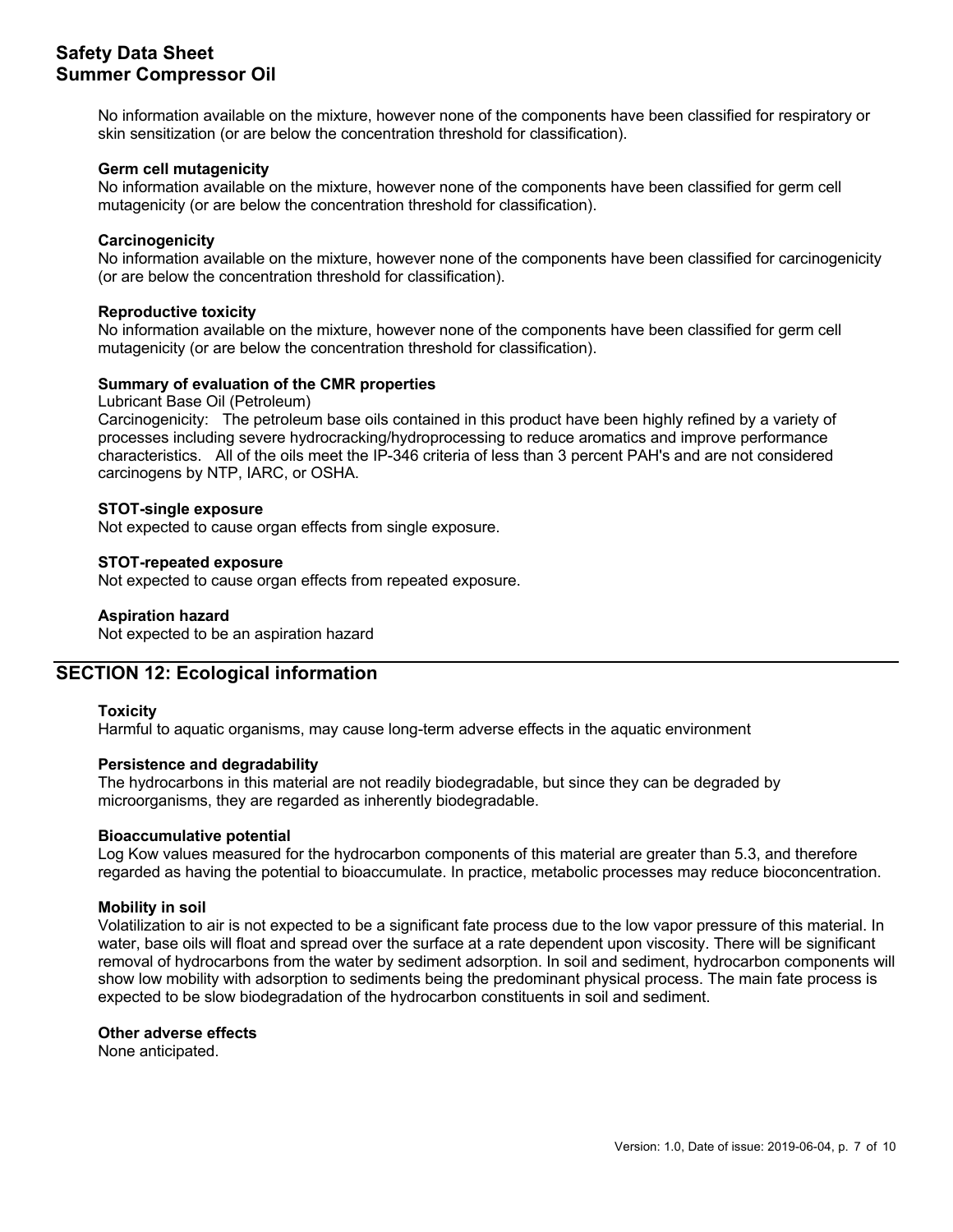# **SECTION 13: Disposal considerations**

## **Disposal of the product**

The generator of a waste is always responsible for making proper hazardous waste determinations and needs to consider state and local requirements in addition to federal regulations. This material, if discarded as produced, would not be a federally regulated RCRA "listed" hazardous waste and is not believed to exhibit characteristics of hazardous waste. See Sections 7 and 8 for information on handling, storage and personal protection and Section 9 for physical/chemical properties. It is possible that the material as produced contains constituents which are not required to be listed in the SDS but could affect the hazardous waste determination. Additionally, use which results in chemical or physical change of this material could subject it to regulation as a hazardous waste. This material under most intended uses would become "Used Oil" due to contamination by physical or chemical impurities. Whenever possible, Recycle used oil in accordance with applicable federal and state or local regulations. Container contents should be completely used and containers should be emptied prior to discard.

# **SECTION 14: Transport information**

## **DOT (US)**

UN Number: Not regulated Class: None Packing Group: None Proper Shipping Name: None Reportable quantity (RQ): This material does not contain any chemicals with CERCLA Reportable Quantities. If shipped by land in a packaging having a capacity of 3,500 gallons or more, the provisions of 49CFR, Part 130 apply. (Contains oil)

Marine pollutant: This product does not meet the ADG/UN/IMDG/IMO criteria of a marine pollutant

## **IMDG**

UN Number: Class: Packing Group: EMS Number: Proper Shipping Name:

#### **IATA**

UN Number: Class: Packing Group: Proper Shipping Name:

# **SECTION 15: Regulatory information**

## **15.1 Safety, health and environmental regulations specific for the product in question**

#### **SARA 302 Components**

This material does not contain any chemicals subject to the reporting requirements of SARA 302 and 40 CFR 372.

#### **SARA 311/312 Hazards**

Should this product meet EPCRA 311/312 Tier reporting criteria at 40 CFR 370, refer to Section 2 of this SDS for appropriate classifications.

## **SARA 313 Components**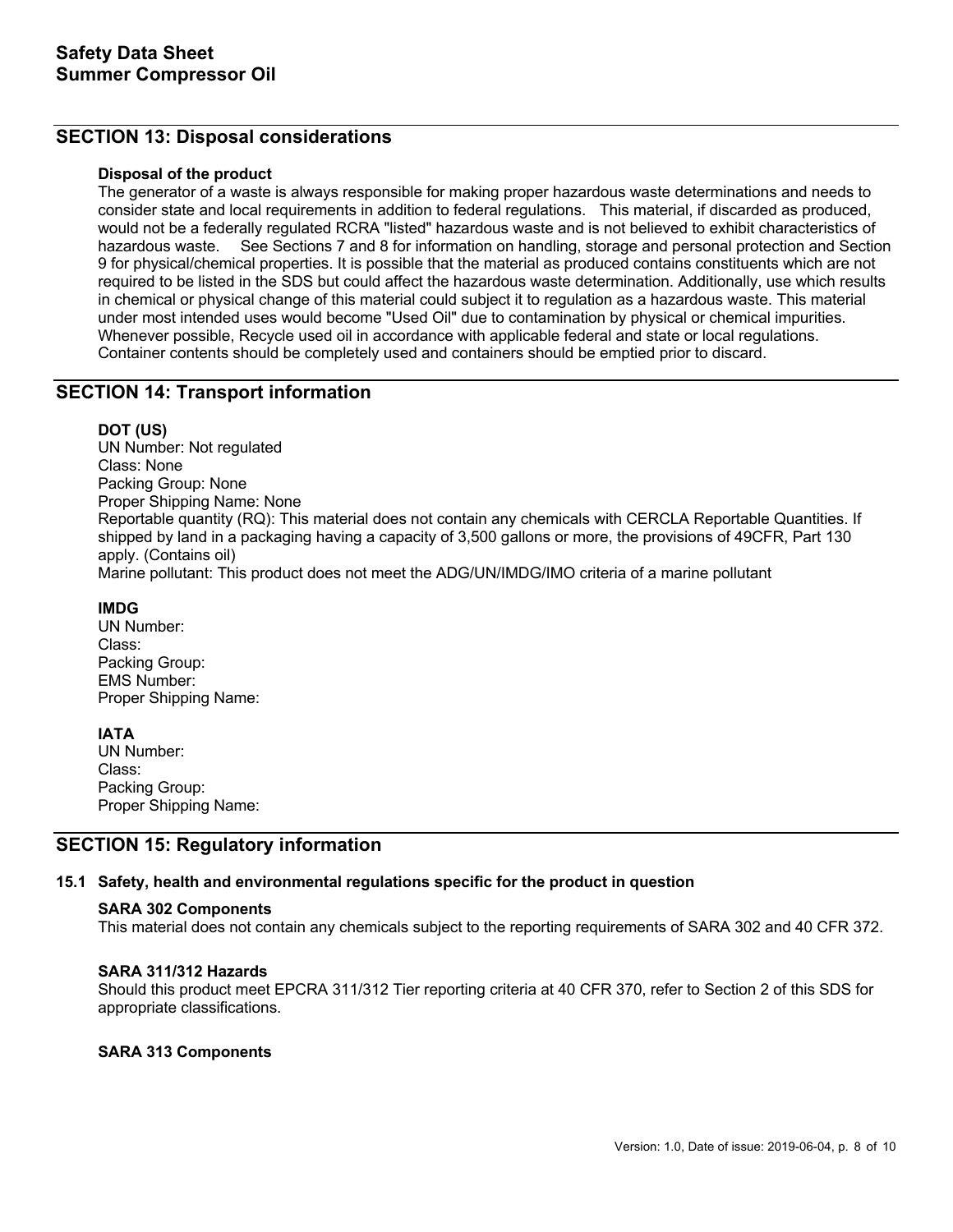This material does not contain any chemicals subject to the reporting requirements of SARA 313 and 40 CFR 372.

## **California Prop. 65 Components**

This material does not contain any chemicals which are known to the State of California to cause cancer, birth defects or other reproductive harm at concentrations that trigger the warning requirements of California Proposition 65.

## **HMIS Rating**

| <b>Summer Compressor Oil</b> |  |  |
|------------------------------|--|--|
| <b>HEALTH</b>                |  |  |
| <b>FLAMMABILITY</b>          |  |  |
| <b>PHYSICAL HAZARD</b>       |  |  |
| <b>PERSONAL PROTECTION</b>   |  |  |

## **NFPA Rating**



# **SECTION 16: Other information**

Precautionary Statements:

P273 - Avoid release to the environment

P501 - Dispose of contents/ container to an approved waste disposal plant

Legend (pursuant to NOM-018-STPS-2015):The information within is considered correct but is not exhaustive and will be used for guidance only, which is based on the current knowledge of the substance or mixture and is applicable to the appropriate safety precautions for the product.

#### Guide to Abbreviations:

ACGIH = American Conference of Governmental Industrial Hygienists; CASRN = Chemical Abstracts Service Registry Number; CEILING = Ceiling Limit (15 minutes); CERCLA = The Comprehensive Environmental Response, Compensation, and Liability Act; EPA = Environmental Protection Agency; GHS = Globally Harmonized System; HPR = Hazardous Products Regulations; IARC = International Agency for Research on Cancer; INSHT = National Institute for Health and Safety at Work; IOPC = International Oil Pollution Compensation; LEL = Lower Explosive Limit; NE = Not Established; NFPA = National Fire Protection Association; NTP = National Toxicology Program; OSHA = Occupational Safety and Health Administration; PEL = Permissible Exposure Limit (OSHA); SARA = Superfund Amendments and Reauthorization Act; STEL = Short Term Exposure Limit (15 minutes); TLV = Threshold Limit Value (ACGIH); TWA = Time Weighted Average (8 hours); UEL = Upper Explosive Limit; WHMIS = Worker Hazardous Materials Information System (Canada)

## **16.1 Further information/disclaimer**

DISCLAIMER: The information above is believed to be accurate and represents the best information currently available to us. However, we make no warranty of merchantability or any other warranty, express or implied, with respect to such information, and we assume no liability resulting from its use. Users should make their own investigation to determine the suitability of information for their particular purposes. In no event shall Interchange